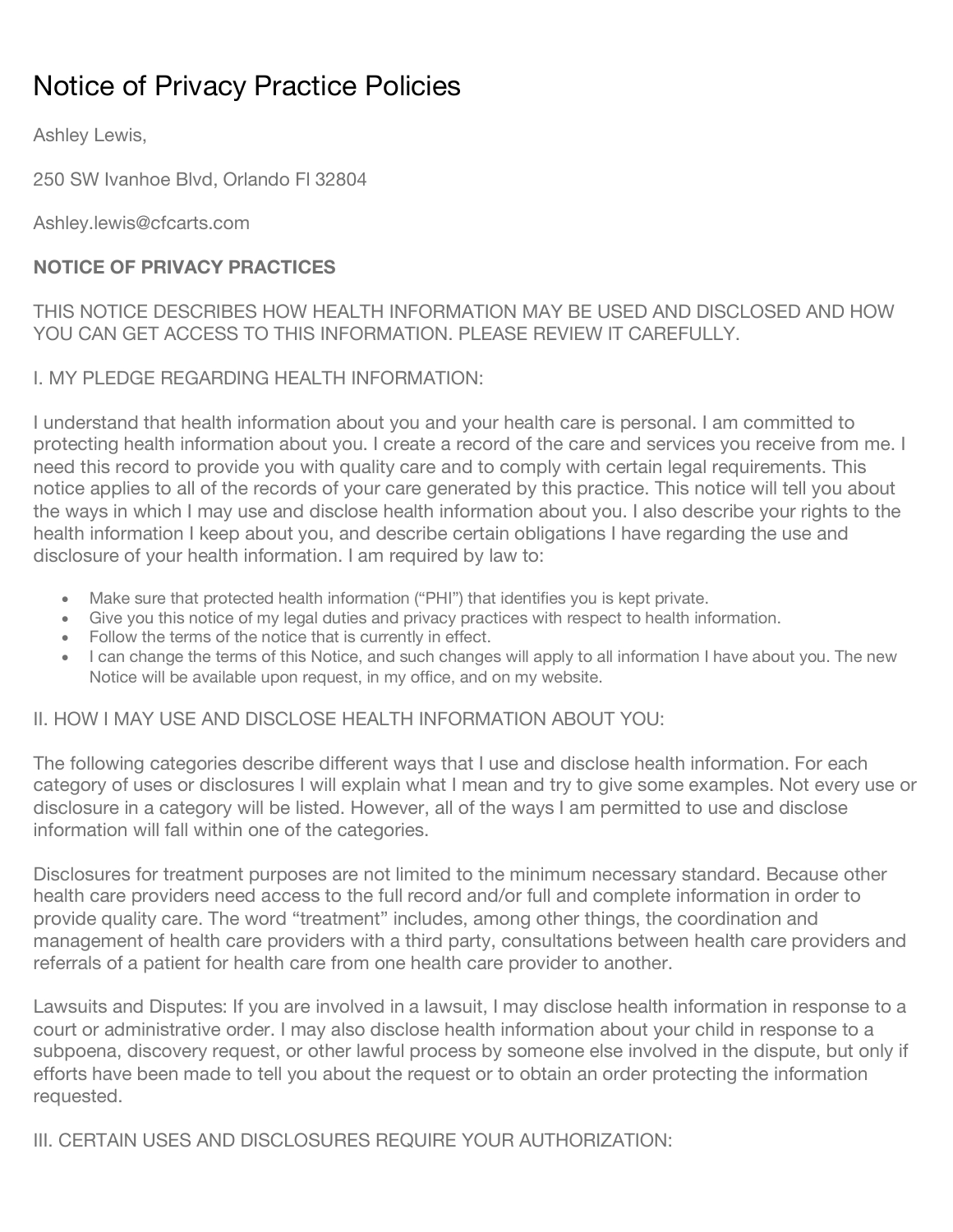- 1. Session Notes: I do keep "Session notes" and any use or disclosure of such notes requires your Authorization unless the use or disclosure is:
	- a. For my use in treating you.
	- b. For my use in training or supervising associates to help them improve their clinical skills.
	- c. For my use in defending myself in legal proceedings instituted by you.
	- d. For use by the Secretary of Health and Human Services to investigate my compliance with HIPAA.
	- e. Required by law and the use or disclosure is limited to the requirements of such law.
	- f. Required by law for certain health oversight activities pertaining to the originator of the session notes.
	- g. Required by a coroner who is performing duties authorized by law.
	- h. Required to help avert a serious threat to the health and safety of others.
- 2. Marketing Purposes. As a health care provider, I will not use or disclose your PHI for marketing purposes.
- 3. Sale of PHI. As a health care provider, I will not sell your PHI in the regular course of my business.

#### IV. CERTAIN USES AND DISCLOSURES DO NOT REQUIRE YOUR AUTHORIZATION.

Subject to certain limitations in the law, I can use and disclose your PHI without your Authorization for the following reasons:

- 1. When disclosure is required by state or federal law, and the use or disclosure complies with and is limited to the relevant requirements of such law.
- 2. For public health activities, including reporting suspected child, elder, or dependent adult abuse, or preventing or reducing a serious threat to anyone's health or safety.
- 3. For health oversight activities, including audits and investigations.
- 4. For judicial and administrative proceedings, including responding to a court or administrative order, although my preference is to obtain an Authorization from you before doing so.
- 5. For law enforcement purposes, including reporting crimes occurring on my premises.
- 6. To coroners or medical examiners, when such individuals are performing duties authorized by law.
- 7. For research purposes, including studying and comparing the patients who received one form of care versus those who received another form of care for the same condition.
- 8. Specialized government functions, including, ensuring the proper execution of military missions; protecting the President of the United States; conducting intelligence or counterintelligence operations; or, helping to ensure the safety of those working within or housed in correctional institutions.
- 9. For workers' compensation purposes. Although my preference is to obtain an Authorization from you, I may provide your PHI in order to comply with workers' compensation laws.
- 10. Appointment reminders and health related benefits or services. I may use and disclose your PHI to contact you to remind you that you have an appointment with me. I may also use and disclose your PHI to tell you about treatment alternatives, or other health care services or benefits that I offer.

### V. CERTAIN USES AND DISCLOSURES REQUIRE YOU TO HAVE THE OPPORTUNITY TO OBJECT.

1. Disclosures to family, friends, or others. I may provide your PHI to a family member, friend, or other person that you indicate is involved in your care or the payment for your health care, unless you object in whole or in part. The opportunity to consent may be obtained retroactively in emergency situations.

VI. YOU HAVE THE FOLLOWING RIGHTS WITH RESPECT TO YOUR PHI: